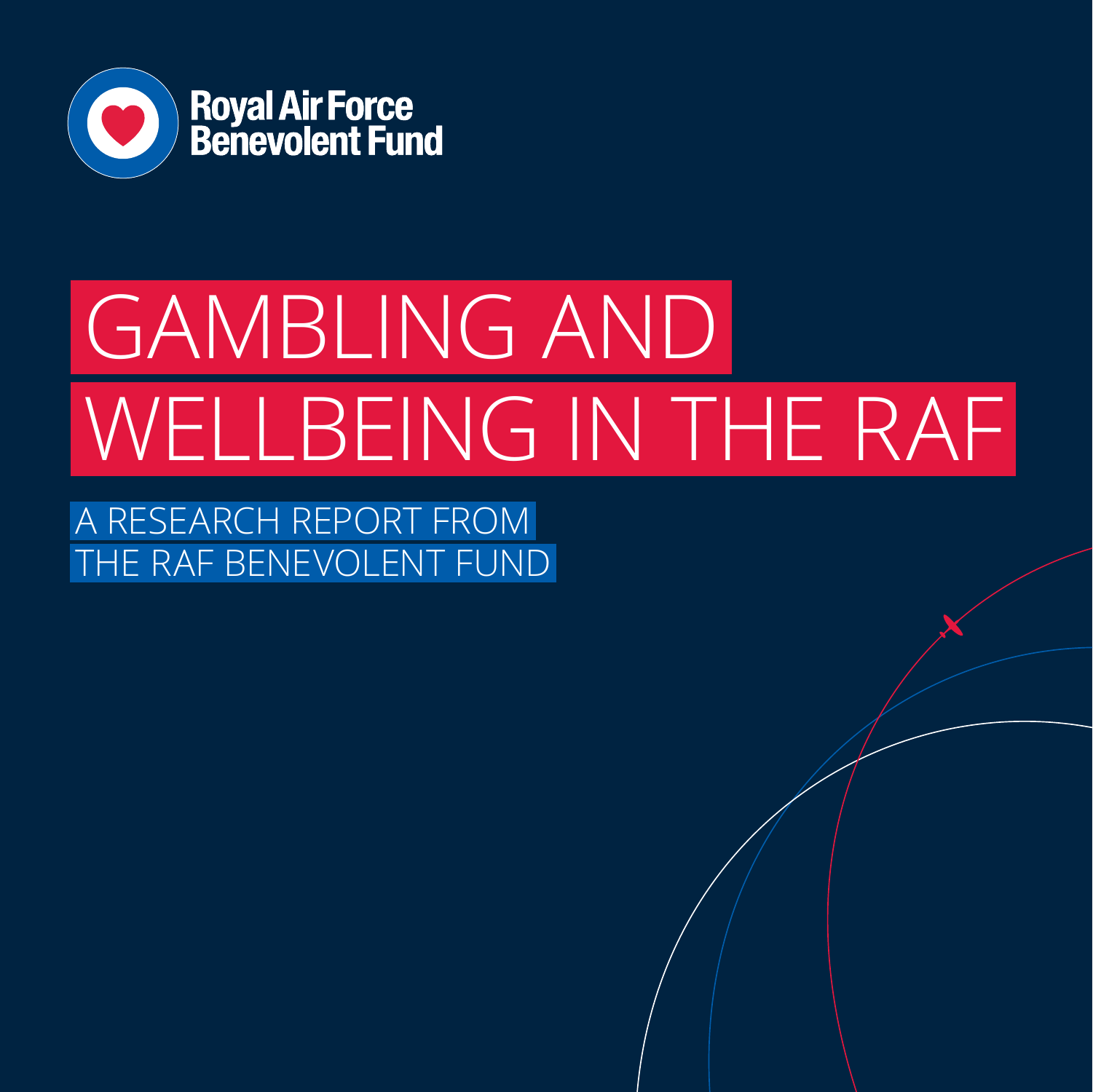This new report from the RAF Benevolent Fund looks at the extent of gambling as an issue among serving RAF personnel, as well as other related health and wellbeing issues such as alcohol use and mental health. The report also explores how members of the RAF community can be better supported. The report is unique in the British Armed Forces: for the first time, it shines a detailed light on gambling and associated wellbeing issues within a single service.

New research from the RAF Benevolent Fund, in partnership with Swansea University, provides a detailed picture of the wellbeing of serving RAF personnel. The report focuses on gambling in particular, as well as related issues of alcohol use and mental health.

Based on an online survey, together with indepth interviews, the report follows earlier RAF Benevolent Fund research, that highlighted gambling, heavy drinking and feeling anxious or depressed as possible issues of concern among RAF personnel.

## **CONTENTS**

| <b>FOREWORD</b>                             | Β  |
|---------------------------------------------|----|
| <b>EXECUTIVE SUMMARY</b>                    | 5  |
| <b>PURPOSE AND SCOPE</b><br>OF THE RESEARCH | 6  |
| <b>RESEARCH FINDINGS</b>                    | 9  |
| CONCLUSIONS                                 | 13 |
| <b>RECOMMENDATIONS</b>                      | 14 |
| RAF RESPONSE TO<br><b>OUR RESEARCH</b>      | 15 |
| <b>ACKNOWLEDGEMENTS</b>                     | 16 |
| <b>REFERENCES</b>                           | 16 |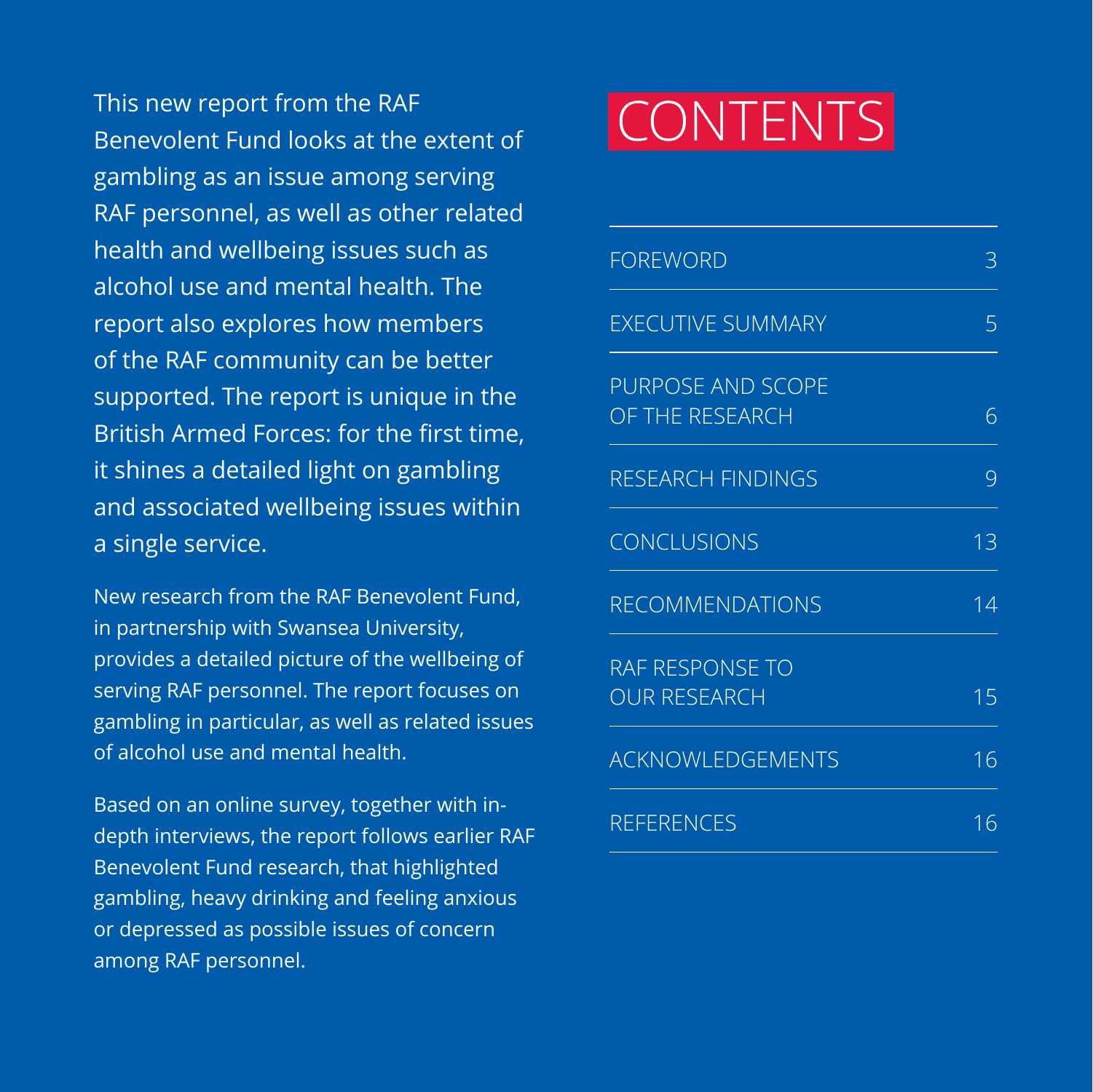### FOREWORD



**I am proud to launch this report, the first of its kind to look at gambling, wellbeing and coping mechanisms among Royal Air Force personnel. This research follows on from our 2018 study,** *Meeting the Needs of the Serving RAF Community***, which identified possible areas of concern among RAF personnel around gambling, alcohol use and feelings of anxiety and depression.**

During my own 35-year military service, I came to understand the impact service life has on some personnel and the coping mechanisms they employed to manage these issues, including those highlighted in this report. This is a vital piece of work which seeks to shine a light on the wellbeing of our serving community and how we can better support those who need it.

We are committed to providing the serving RAF community with appropriate support, and in order to do that we need a much

deeper understanding of the prevalence and severity of these problems, and how they interact with each other. I welcome the report's recommendations to raise awareness of the issue of gambling and be there for those who need it and I look forward to working with the RAF and key stakeholders to put these suggestions into practice.

I hope that by working closely with our Armed Forces, experts in the field, and service charities, all those involved in looking after the wellbeing of our service people can better respond to the challenges being faced by personnel today and make positive change for the future of the serving RAF community.

Glliot

**Air Vice-Marshal Chris Elliot CB CBE DL BSc MA** Controller, RAF Benevolent Fund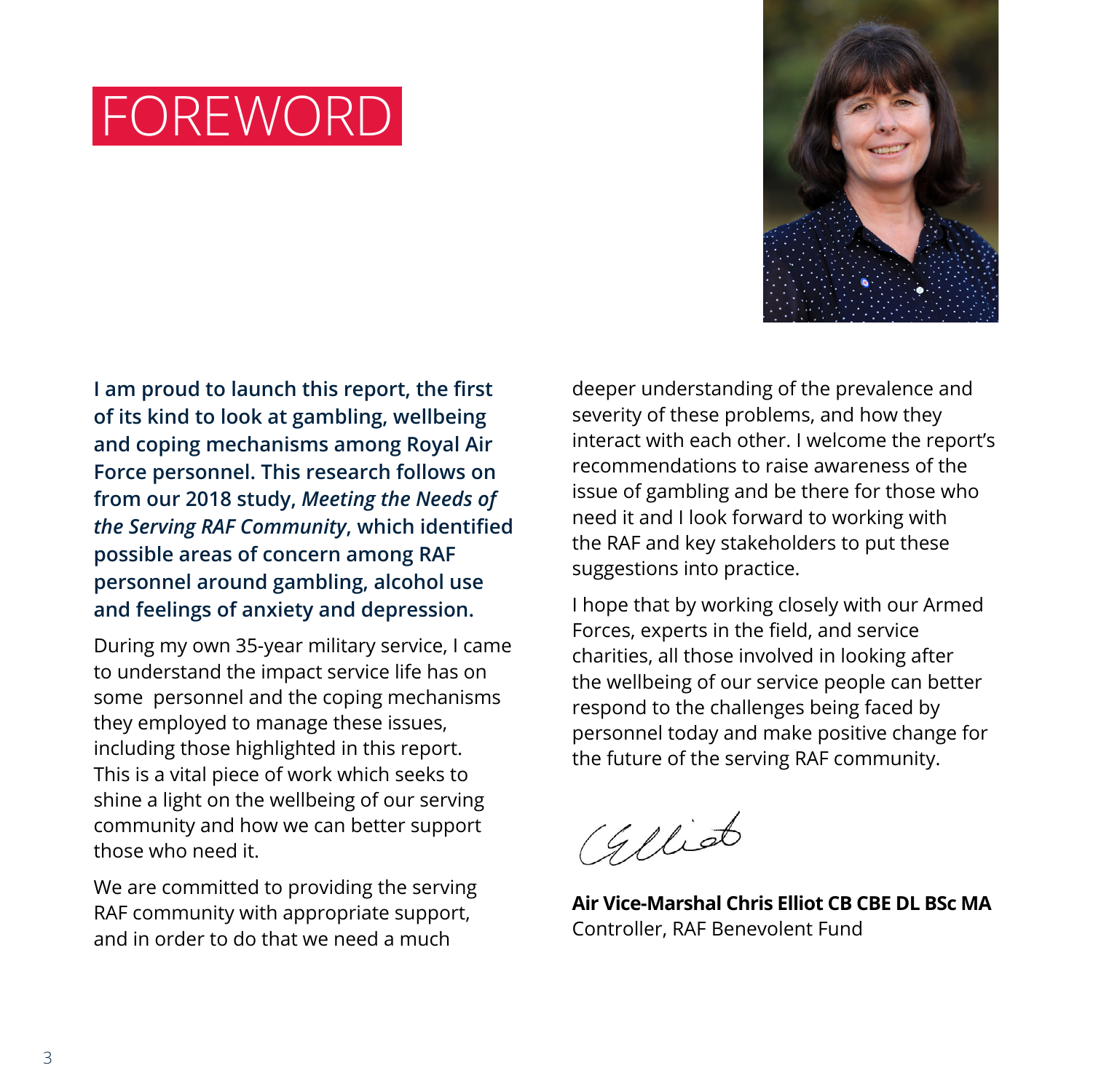### FOREWORD



**GamCare welcomes this work by the RAF Benevolent Fund and Swansea University which provides an important, evidence-based understanding of how gambling can impact the RAF Family. Gambling harm affects each person and community differently and therefore the unique insights provided by this research are highly valuable.**

The evidence presented reinforces what we can observe in wider society; that gambling harms can be especially prevalent in young men, amongst under-served groups, and that there is a notable level of harm deemed low-risk or moderate-risk. This motivates us to ensure that high levels of awareness and support on gambling harm are fostered, even where harm may not be obvious, and that support should be tailored to the needs of specific groups of people.

GamCare's recent work to train welfare staff in the RAF has shown that there is great appetite to take action, and to support service people, their families and veterans in a range of ways. Training has proven to increase confidence in staff to start conversations about gambling with their colleagues and personnel.

We are extremely proud to share a strong link with the RAF Benevolent Fund so that we can promote our advice and support services in a way that will reach and resonate with as many of the RAF Family as possible. We look forward to continued partnership work with them, and potentially other Armed Services, to take these timely recommendations forward.

**Anna Hemmings** Chief Executive, GamCare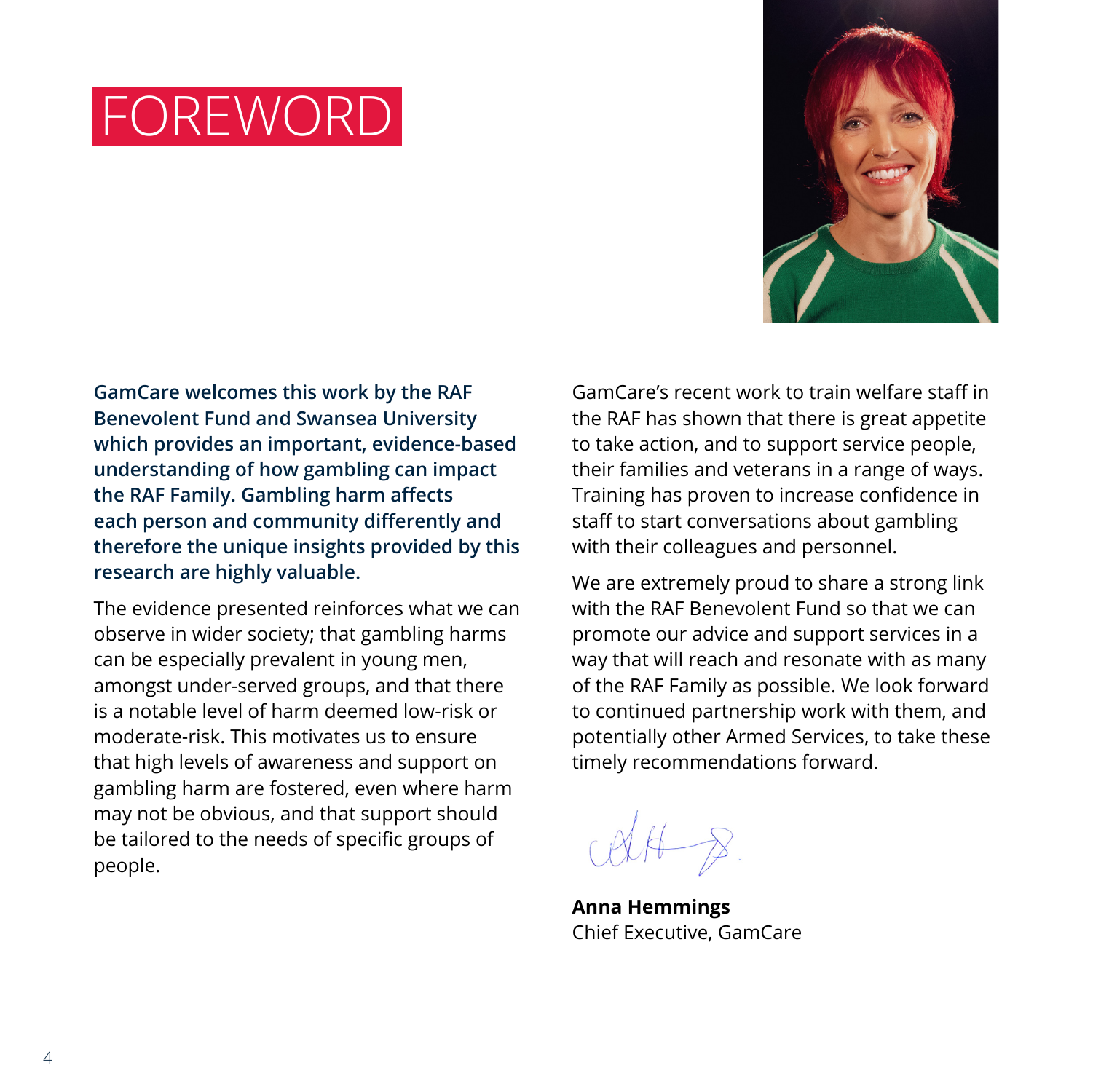### EXECUTIVE SUMMARY

This research report from the RAF Benevolent Fund – *Gambling and Wellbeing in the RAF* – improves our understanding of the wellbeing of serving RAF personnel. The report focuses on gambling in particular, as well as alcohol use and mental health, and takes into account the impact of the COVID-19 pandemic in these areas.

This report follows a 2018 RAF Benevolent Fund study, *Meeting the Needs of the Serving RAF Community*, which identified possible areas of concern among RAF personnel around gambling, heavy drinking and feelings of anxiety and depression.

To provide the serving RAF community with appropriate support, we need a much better understanding of the prevalence and severity of these problems, and how they interact with each other.

This report is based on robust research that combines a quantitative approach (including an online survey) with a qualitative one (including in-depth follow-up interviews). The study is the first of its kind to determine the frequency and severity of gambling problems in a serving UK military population, and it had the largest response of any study of its kind, world-wide.

Our study found that:

- $\blacksquare$  while 84.3% reported no problems with gambling, 2% of survey participants gave responses that are indicative of problem gambling, a further 3.9% gave responses indicative of a moderate risk of gambling problems, and 9.8% gave responses indicative of a low risk of gambling problems
- 24.3% gave responses indicative of higherrisk levels of drinking, and 5.8% more problematic hazardous/dependent drinking, and
- 55.1% reported some symptoms of depression (29.2% mild, 14.1% moderate, 8.4% moderately severe, and 3.4% severe depression), and 60.1% reported some form of anxiety (21.3% mild, 28.3% moderate, 10.5% severe anxiety).

Risk factors for problem gambling were identified as: being male, aged 18–24 years old, and having a non-commissioned rank.

While this report looks at issues within the RAF community that were identified before COVID-19, the research was carried out during the pandemic, and takes account of the effects of the pandemic on the wellbeing of RAF personnel.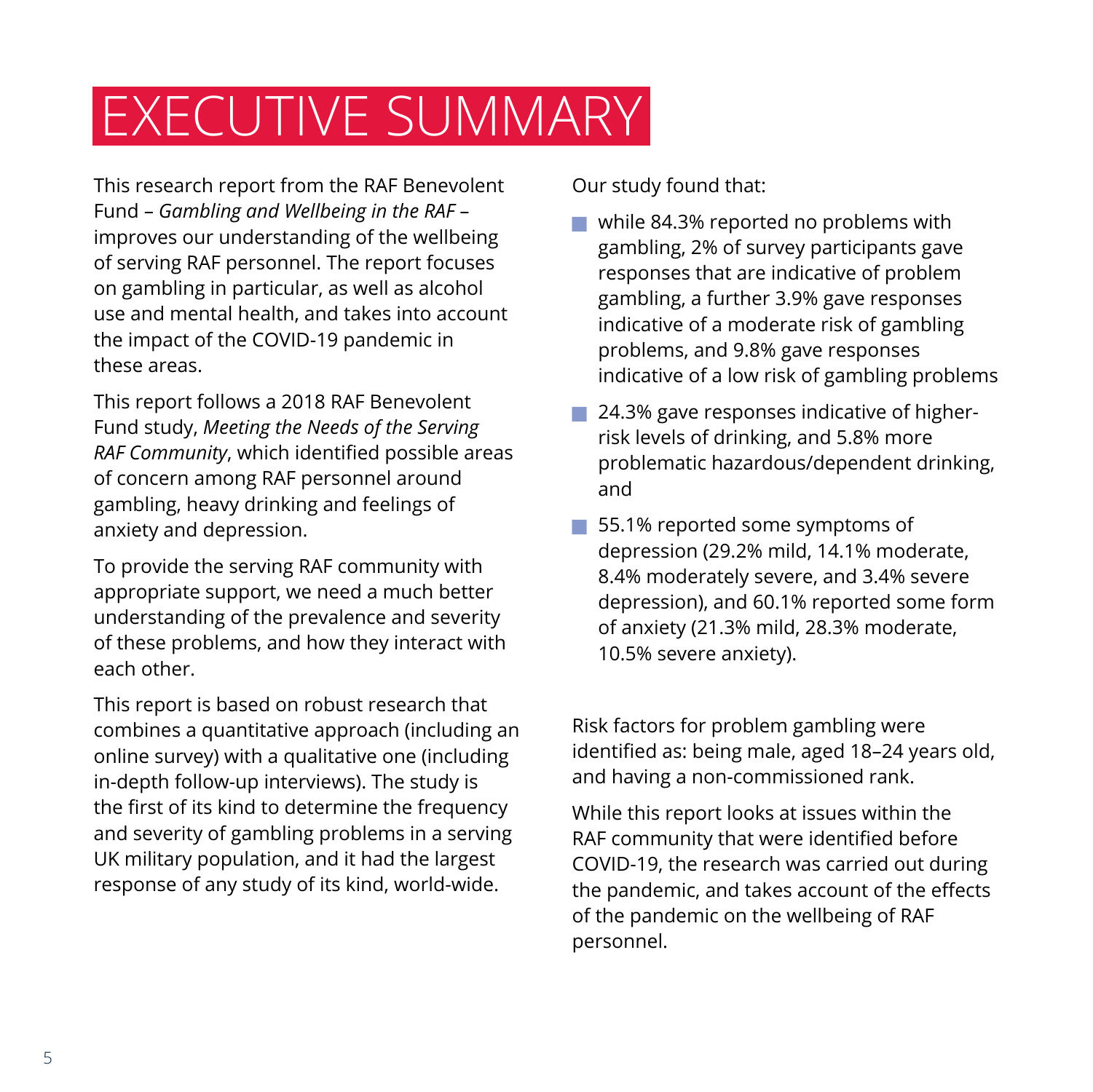#### THIS REPORT RECOMMENDS:

- $\blacksquare$  raising awareness of gambling and potential gambling problems among serving personnel
- $\blacksquare$  increasing screening for gambling problems, especially among RAF personnel with particular risk factors
- $\blacksquare$  providing training to ensure that health professionals in the Defence Medical Services and line managers are aware of gambling-related harms (beyond those of debt), and of the external gambling support that is available to personnel
- $\blacksquare$  providing education and low-intensity behaviour change strategies, adapted for a military context, for those at risk of developing gambling problems
- $\blacksquare$  carrying out further research on overcoming barriers to personnel seeking treatment
- exploring the frequency and severity of gambling problems among other services within the Armed Forces.

### PURPOSE AND SCOPE OF THE **RESEARC**

#### WHY THIS RESEARCH, AND WHY NOW?

This research is a follow-up to a 2018 report, also published by the RAF Benevolent Fund. *Meeting the Needs of the Serving RAF Community* aimed to provide a better understanding of the wellbeing of serving RAF personnel, including an assessment of their reported experiences and concerns with mental health, alcohol use, abuse of illicit substances, and gambling.

In that report, 31% of serving personnel described experiencing problems with feeling anxious or depressed, 4% of personnel reported problems with heavy drinking or the taking of illicit substances, and 2% said that they experienced problems with heavy gambling.

There is evidence from other research (such as the 2020 studies by Cowlishaw *et al.* and Etuk *et al.*), indicating that military personnel are more vulnerable than the general population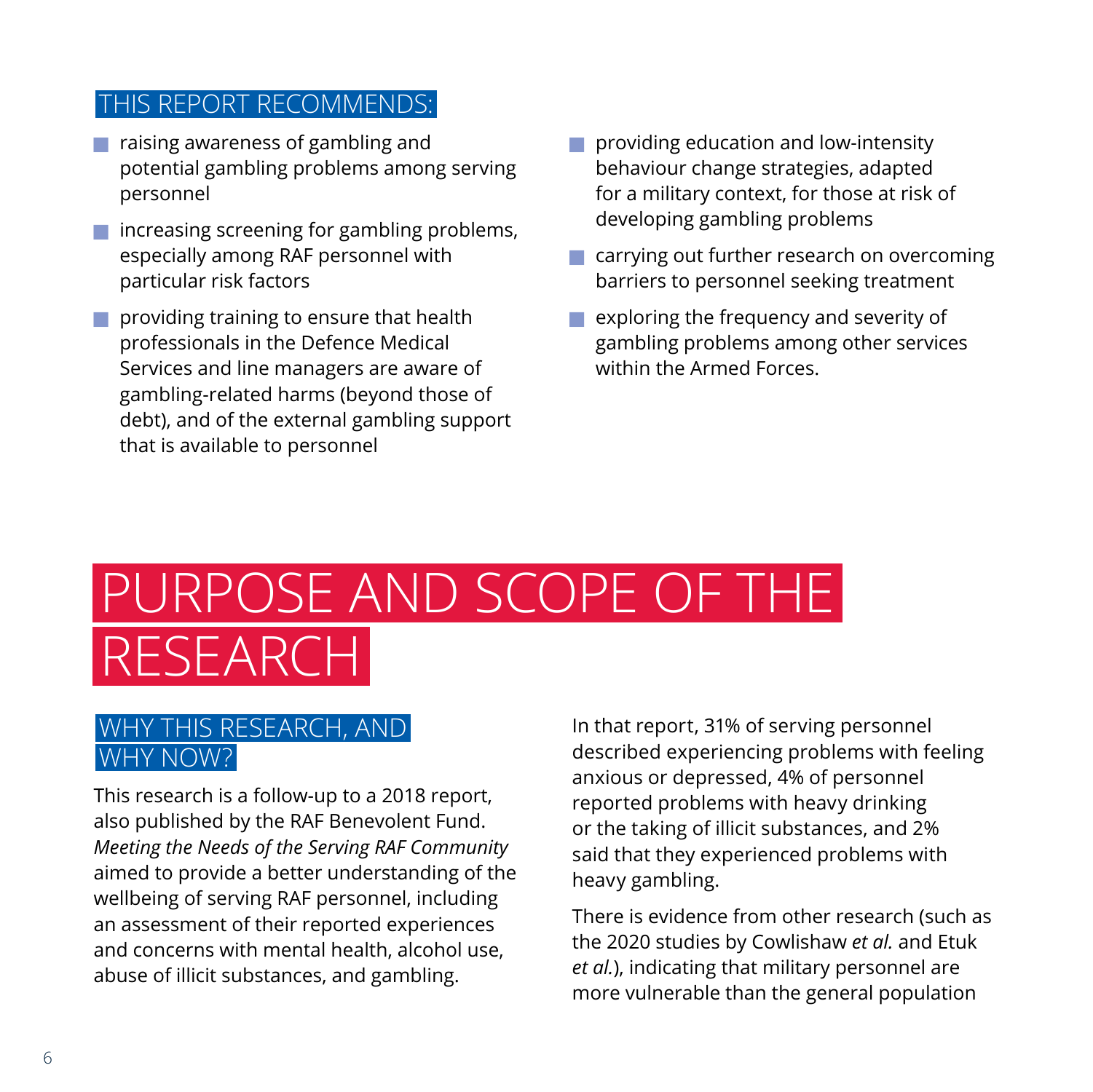to developing gambling problems. However, up until now, no research has been conducted with UK serving personnel using validated screening and assessment tools, such as the Problem Gambling Severity Index (PGSI).

Previous research (such as a 2015 study by Dowling *et al.*) suggests that gambling problems frequently occur together with alcohol misuse, as well as common mental health disorders such as anxiety and depression. There is clearly a need to understand these inter-related issues better, to ensure that we can put in place appropriate support. We also need to try to understand the frequency of problems, by looking beyond those who are already accessing treatment or otherwise self-reporting.

Finally, although these are issues that were identified pre-COVID, we need to understand the impact that the pandemic and related restrictions have had, and whether they have made problems worse.

#### AIMS OF THE RESEARCH

This research aims to explore gambling behaviours among serving personnel which, from anecdotal discussions with HR professionals and line managers in the RAF, appear to have become an increasing concern. The research involves determining the frequency and severity of gambling problems among the serving RAF community by using robust, validated survey instruments, and

to identify potential groups within the RAF who may be at particular risk of experiencing problem gambling.

The report goes beyond the existing, limited quantitative research on gambling within currently serving military populations, by exploring the lived experience of serving personnel who may or may not be experiencing gambling problems.

This research also explores other health and wellbeing issues, such as alcohol use and mental health, to better understand how these may relate to gambling.

#### **METHODOLOGY**

We adopted a mixed-methods approach, with quantitative indicators from an online survey with a large sample of RAF personnel, combined with in-depth, follow-up qualitative interviews with a smaller sample of selfselected individuals. Those participants who expressed an interest were categorised based on their PGSI score, and systematic sampling was used to identify individuals from each category (i.e., non-problem gambling, low-risk problem gambling, moderate-risk problem gambling, and problem gambling).

Ours is the first, large-sample-size study of serving military personnel in the world using validated clinical measures and prevalence estimates, and taking account of the impact of the COVID-19 pandemic.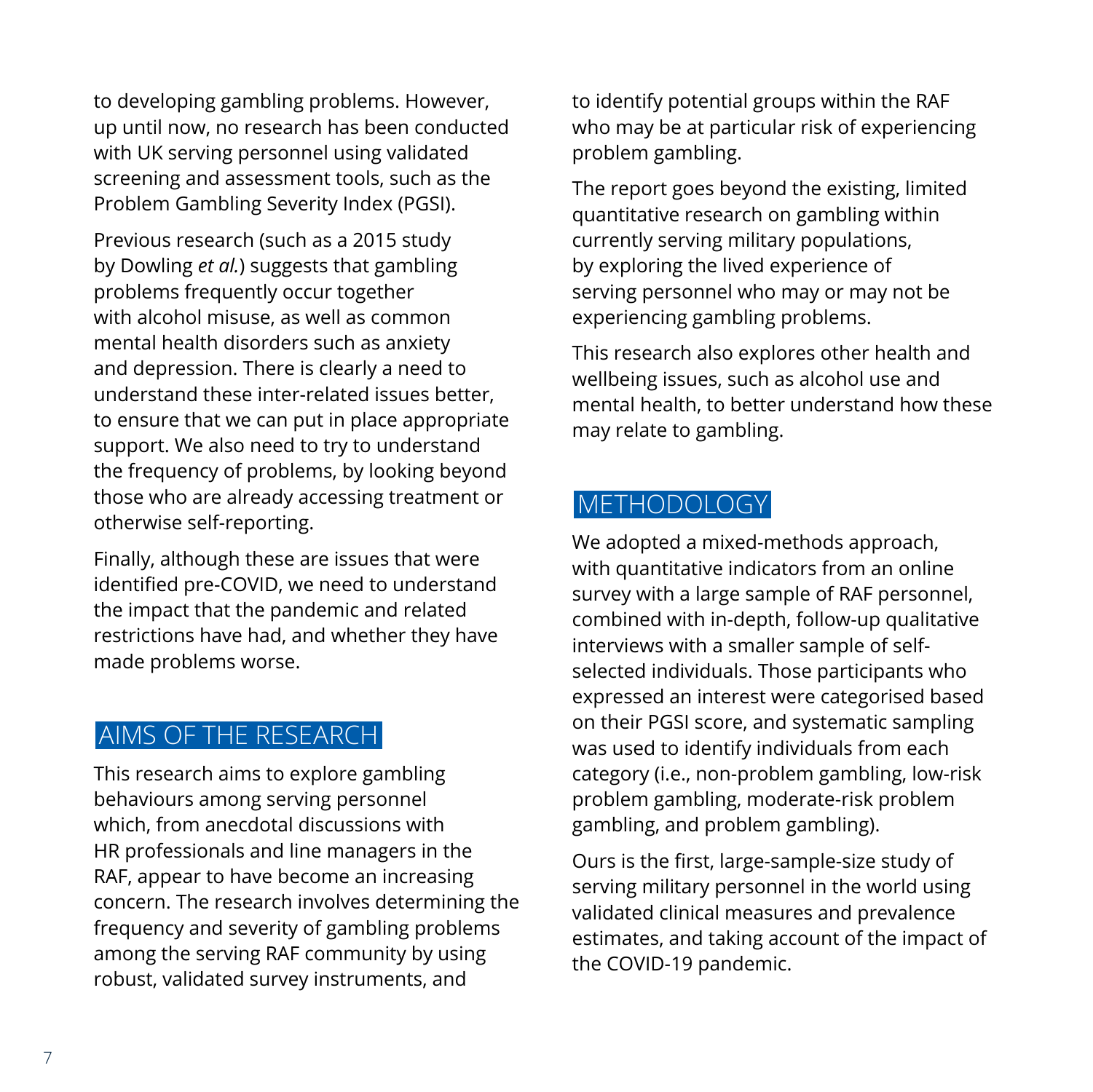Our aim was to provide data (through the survey) that was robust, with survey responses being weighted to ensure that they were representative of the serving RAF community. But at the same time, through follow-up interviews, we aimed to provide a more nuanced picture, capturing the subtlety of lived experience.

The research was sponsored by the RAF and subsequently approved by the Ministry of Defence Research Ethics Committee.

Our survey was completed by just over 2,000 serving members of the RAF community (including reservists), which represents around 6% of the total. As such, our study is unprecedented in terms of its large sample, and we can be confident that it is representative of serving RAF personnel more broadly. Our report will provide valuable insight for the other services and the MoD more generally.

Finally, although gambling problems (and related issues within the RAF community around alcohol use and mental health) were identified as the focus of this research prior to COVID-19, the pandemic has undoubtedly influenced the outcomes of this study. To understand how COVID-19 might have affected the issues that we were looking at, we included a number of survey questions that related specifically to the pandemic, and whether it had affected individuals' behaviour.

#### LIMITATIONS AND MITIGATIONS

In any piece of research on gambling, there is a danger that self-selection (by those for whom gambling is an issue) will distort results, making it appear that problems around gambling are more common than is, in fact, the case. We attempted to mitigate this risk by broadening the survey to focus on wellbeing more generally, and marketing it as such, thus attempting to attract a wider range of responses.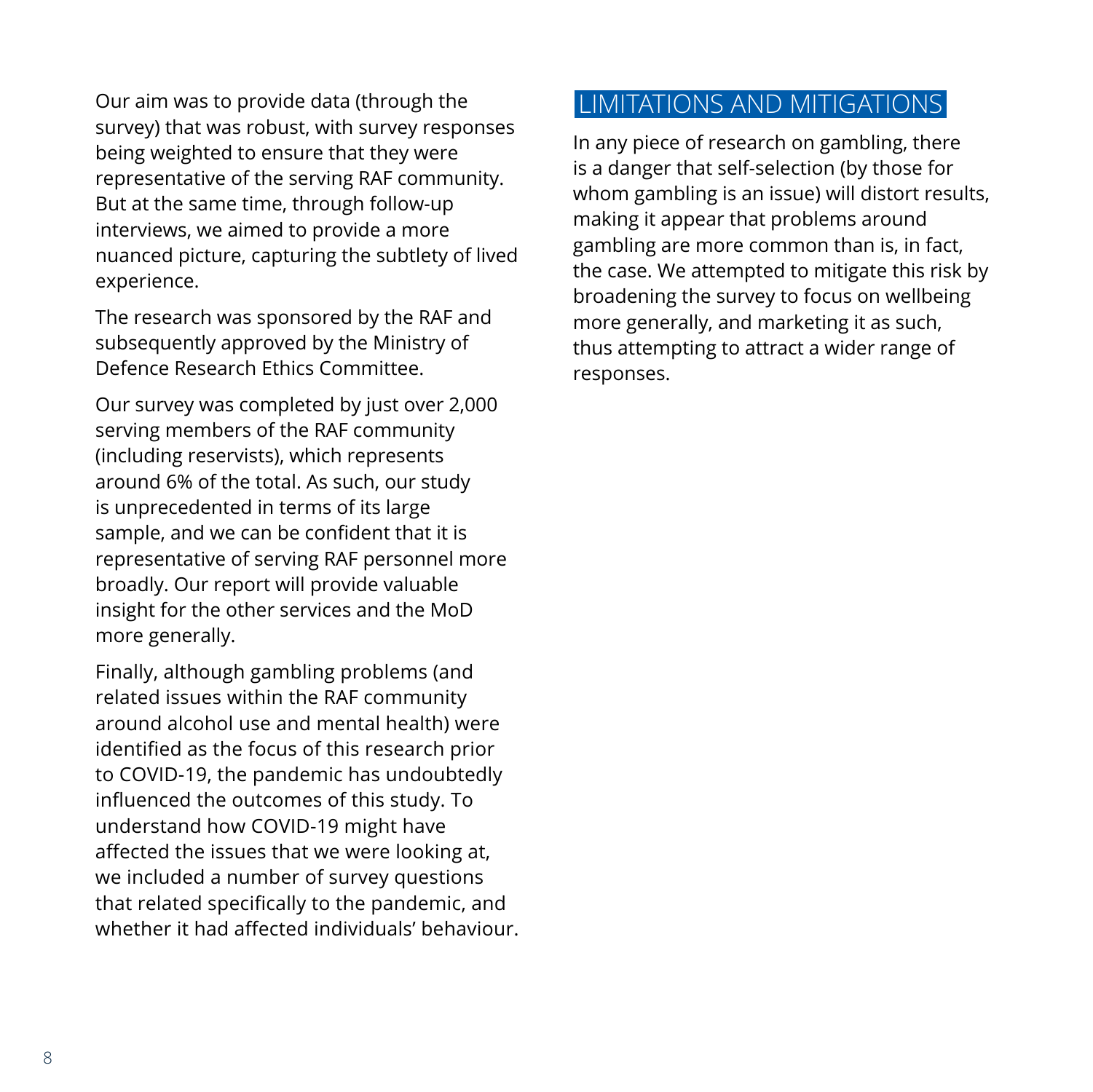### RESEARCH FINDINGS

#### 1. GAMBLING

#### **Survey findings**

We found that, in the past year, 67.9% of those who responded to our survey had gambled in some capacity.

The most popular form of gambling was the National Lottery (76.3%), followed by other lotteries (35.5%), scratch cards (30.5%) and online betting (23.7%). RAF personnel also reported gambling with cryptocurrency, online role-playing games, and TV, radio, and magazine competitions.

Of those who had gambled in the past year, 84.3% reported that they had no gambling problems. 9.8% gave responses indicative of low levels of risk, 3.9% gave responses indicative of moderate risk, and 2% had PGSI scores that are indicative of problem gambling.

**10%** HAD A LOW RISK OF GAMBLING PROBLEMS

**4%** HAD A MODERATE RISK OF GAMBLING PROBLEMS



### **Nearly everybody I've met** in the RAF gambles a lot."

As such, we found a higher rate of at-risk gambling among UK RAF personnel, compared to previous studies of gambling among serving members of the Armed Forces, as well as compared to studies of the general population. For instance, 2% of personnel in Australia reported experiencing problem gambling post-deployment, matching the rate found here. However, we found higher levels of at-risk gambling, 13.7%, compared to 5.7% in the Australian military population (Cowlishaw *et al*., 2020). There are important differences in focus between existing studies and ours. Nevertheless, the findings from our study are enough to suggest that gambling could indeed be a problem within the RAF: one that could lessen the wellbeing and resilience of serving personnel.

#### **Gambling within the RAF: digging deeper**

Themes that emerged in follow-up interviews on gambling included:

**F** gambling-related harms. Some interviewees described how they concealed their gambling behaviours by gambling away from their RAF station or home, and not disclosing their gambling to others.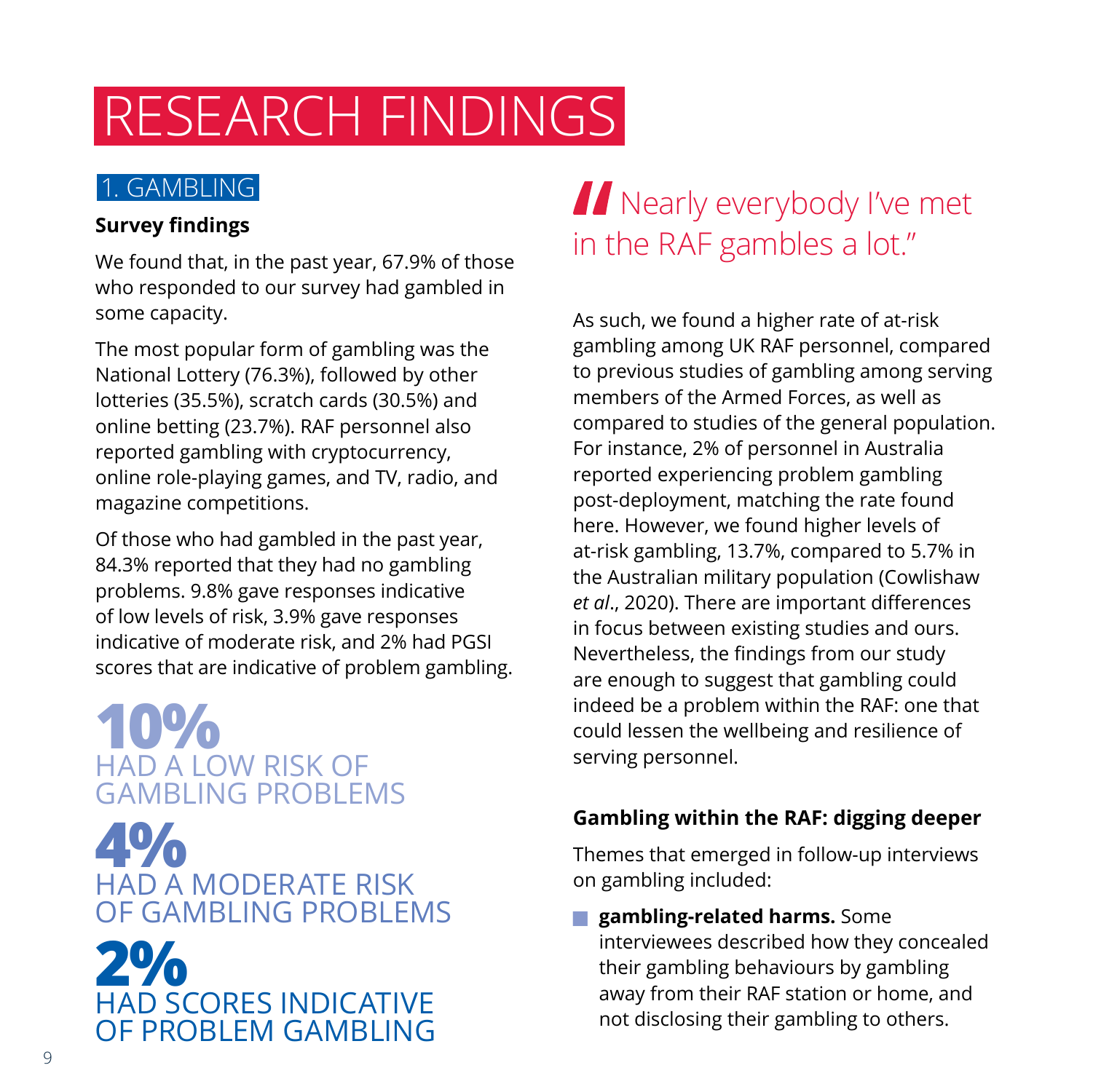Some reported being preoccupied with gambling, and described the adverse impact that gambling was having on their mental health

- **F** organisational factors within the RAF. Having regular and available disposable income, opportunities to gamble and unsupervised time, deployments, and time away from family, as well as exposure to risks in their RAF role, were all described as increasing the risk of gambling for some individuals. Some of those who engaged in at-risk or problem gambling described an existing gambling culture in the RAF, including the sharing of tips and gambling in the workplace
- **F** access to gambling-specific support **among personnel.** Interviewees reported a need and preference for gambling support to be available outside the RAF, as there was a reluctance to talk about gamblingrelated problems due to concerns about being identified and the risk of a negative impact on one's career. Others said that the support they had received for gamblingrelated problems would often purely focus on debt or financial management, omitting any focus on the potential emotional or social impact of gambling (such as depression and relationship difficulties).

Security clearance processes and medical checks were identified as the main mechanisms by which individuals were asked about their financial circumstances and their gambling behaviours, meaning that these could be potential options for specific gambling screening.

#### **Risk factors for gambling in the RAF**

Our research suggests that particular risk factors can be identified for problem gambling among serving RAF personnel. These include:

- $\blacksquare$  being male (those who identified as male were 2.9 times more likely to report having a gambling problem)
- $\blacksquare$  being 18 to 24 years old (those in this age group were twice as likely as older individuals to report having a gambling problem), and
- $\blacksquare$  having a non-commissioned rank (these individuals were 2.5 times more likely to report having a gambling problem than those holding a commissioned rank).

#### RISK FACTORS FOR PROBLEM GAMBLING IN THE RAF

- $\blacksquare$  being male,
- $\blacksquare$  aged 18-24,
- $\blacksquare$  of non-commissioned rank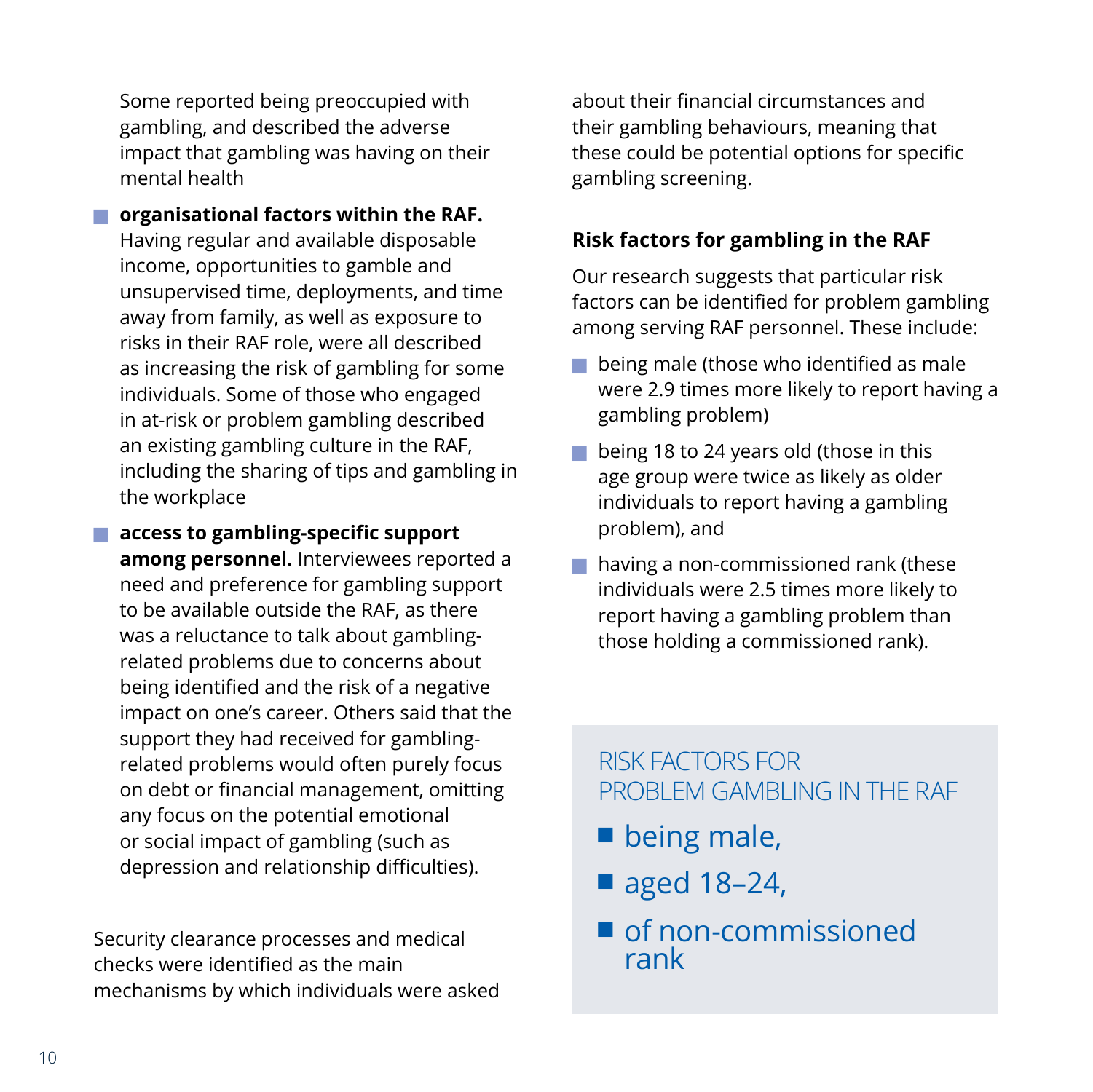#### 2. ALCOHOL USE

We found that, of those who responded to our survey:

- $\Box$  63.8% said that they consumed alcohol, but their responses indicate that they are at the lower end of the risk spectrum
- **J** 24.3% drank at a level of increasing risk, and
- $\blacksquare$  5.8% reported more problematic drinking (3.4% gave responses that show higher risk, and 2.4% indicated possibly dependent drinking).

Themes that emerged in follow-up interviews included the association between mental health difficulties and alcohol consumption, with drinking sometimes being used to mask problems.

**24%** DRANK AT LEVEL OF INCREASING RISK

**3%** HAD A HIGHER RISK OF PROBLEMATIC DRINKING

**2%** WERE POSSIBLY DEPENDENT ON ALCOHOL

#### 3. MENTAL HEALTH

Among the serving RAF personnel who responded to our survey, more than half reported some symptoms of depression or anxiety:

- $\blacksquare$  29.2% reported mild symptoms, 14.1% reported moderate depression, 8.4% moderately severe depression, and 3.4% severe depression, and
- $\blacksquare$  21.3% reported mild anxiety, 28.3% moderate anxiety, and 10.5% severe anxiety.

Themes that emerged in follow-up interviewsincluded:

- $\blacksquare$  the prevalence of pre-existing issues (with life in the military being seen by some as enabling individuals to hide their pasts and their difficulties)
- $\blacksquare$  the traumatic effect of deployment and time away from loved ones, and
- $\blacksquare$  the hierarchical nature of the RAF making it difficult for some personnel to speak out.

But at the same time, some aspects of life in the RAF were seen as having a positive effect on mental health:

- opportunities for training and development
- increased confidence
- $\blacksquare$  gaining transferable skills
- $\blacksquare$  the stability of life in the RAF, and
- $\Box$  opportunities to see the world.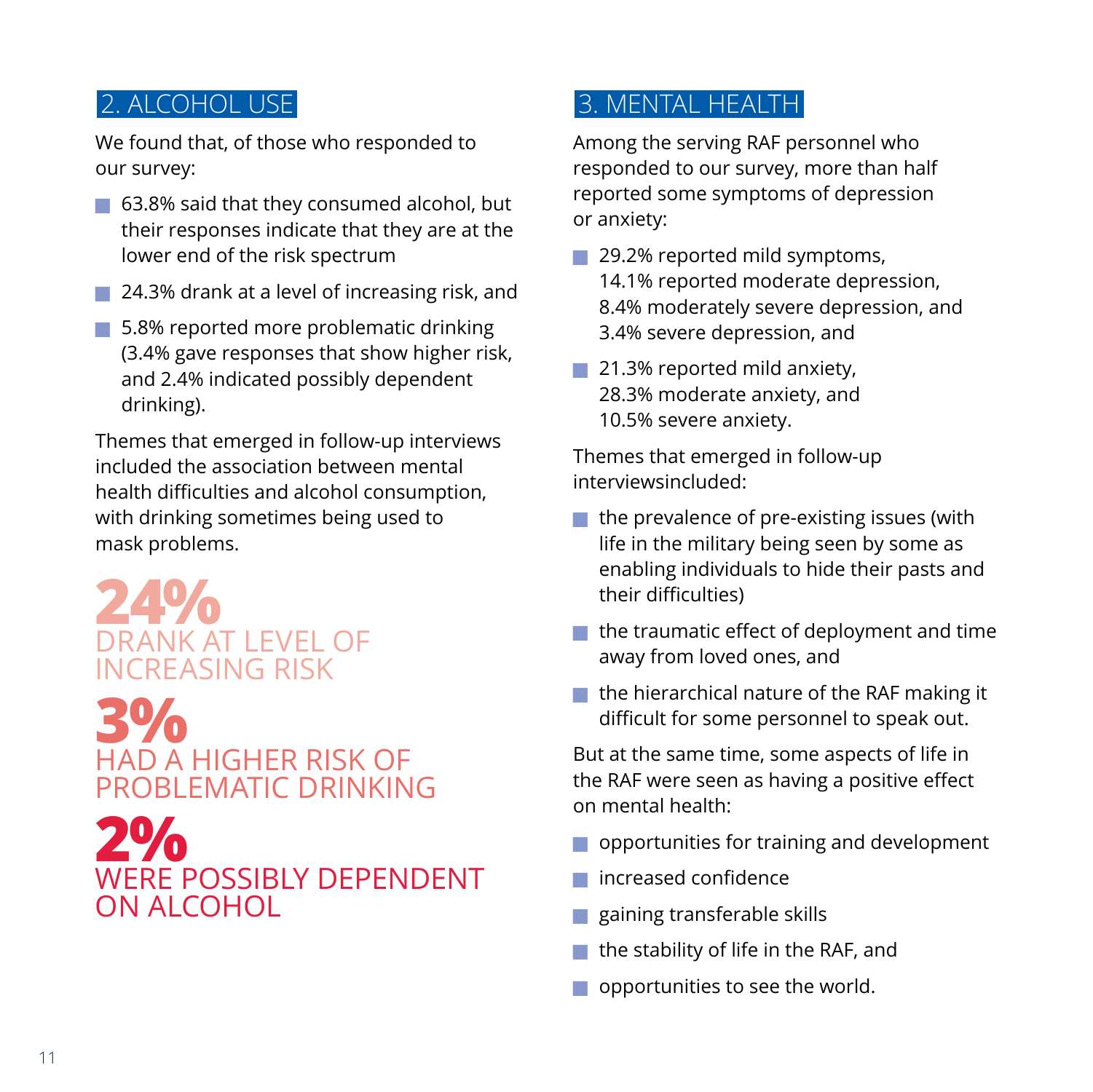

#### GENERAL ISSUES ARISING FROM INTERVIEWS

Themes that cut across gambling, alcohol use and mental health include:

- $\blacksquare$  perceived barriers to seeking help, including the potential impact on individuals' careers if they disclosed issues such as gambling or problem drinking. These concerns were exacerbated by the lack of separation between the support that is available and individuals' employment in the RAF, which left participants having concerns around confidentiality
- $\blacksquare$  perceived cynicism within some of the RAF serving community towards mental health. Some perceived expectations that RAF personnel should be strong and show resilience, making it more difficult to seek help, and
- $\blacksquare$  some individuals feeling unsure about the best organisation to approach for support. Some individuals had been referred to the wrong service or individual.

At the same time, some interviewees reported having positive experiences when accessing support within the RAF. The Department of Community Mental Health was the most popular and common formal support mechanism that participants accessed during their service. Some participants specified that they had not experienced any of the consequences that other interviewees had been concerned about, such as a lack of confidentiality or a negative impact on their career.

#### THE EFFECTS OF THE COVID-19 PANDEMIC

COVID-related effects included the fact that:

- $\blacksquare$  just under half (48.8%) of our survey respondents reported a deterioration in their mental health, because of the COVID-19 pandemic
- almost a third (30.4%) reported an increase in alcohol consumption during COVID-19, and
- $\blacksquare$  of those RAF personnel who said that they gambled in the past year, the majority reported that their gambling behaviour had not changed as a result of the COVID-19 pandemic. When looking at those with PGSI scores indicative of problem gambling, though, just under half (43.5%) had signed up to one or more gambling apps or websites, and just under half (43.5%) had also increased the amount of time they spent gambling, while 34.8% had increased the amount of money they spent on gambling.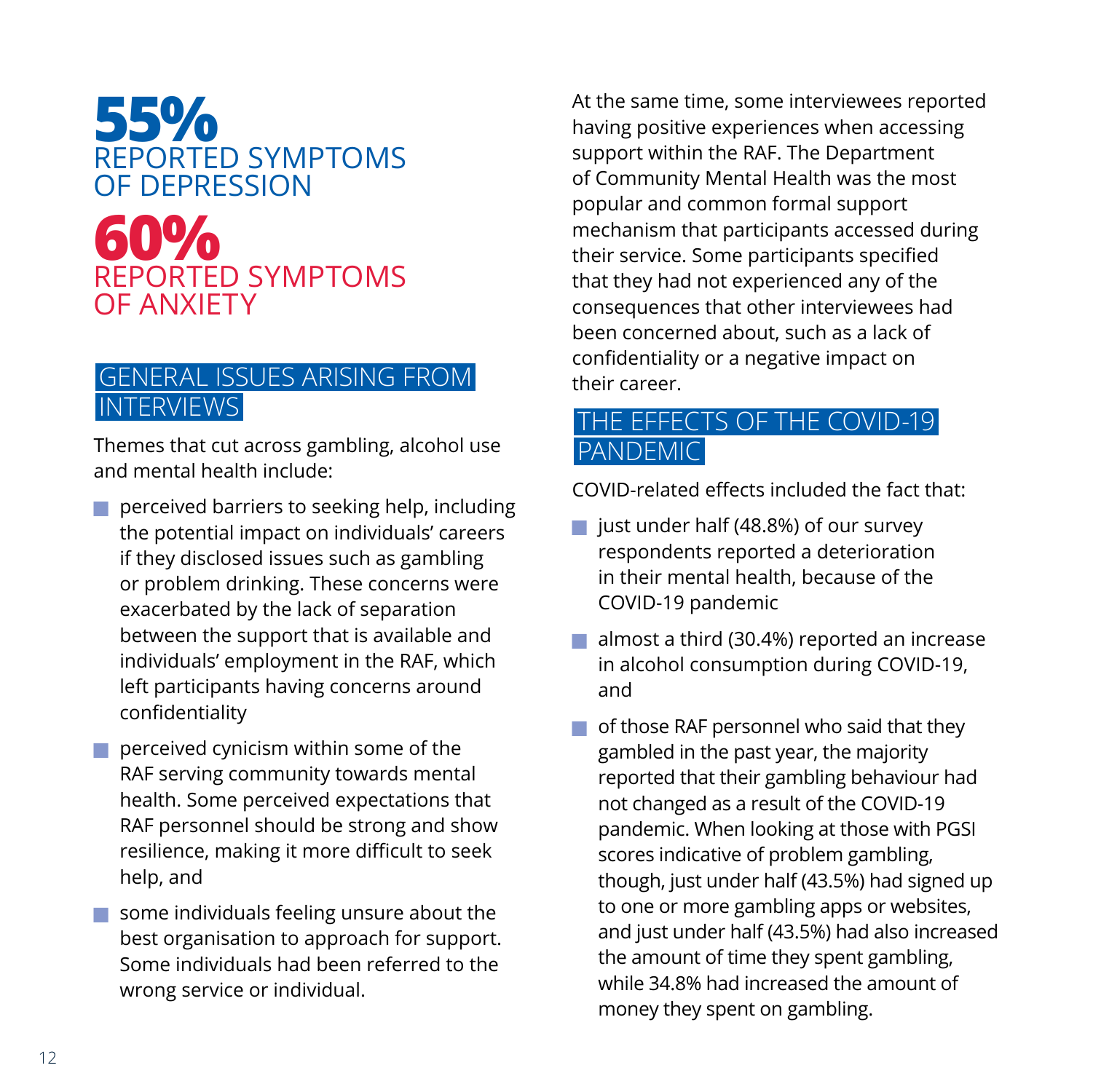### CONCLUSIONS

With 2% of survey respondents reporting problem gambling, and a further 13.7% indicating some degree of risk in relation to gambling (9.8% low risk, 3.9% moderate risk) our study suggests that there is a need for increased awareness and recognition of potential gambling problems among serving RAF personnel.

Our findings show that, while it is a minority of RAF personnel who are affected by gambling problems, those who are struggling with them are experiencing significant harm, and there is a higher rate of at-risk gambling compared to the general population. With the Forces in Mind Trust's September 2021 *United Kingdom Armed Forces Veterans' Health and Gambling Study* indicating that UK veterans are at significant risk of problem gambling, this all points towards a need to take action. We have an opportunity to address the issue now among serving personnel, before any gambling problems they may have get worse.

#### RELATIONSHIP BETWEEN PROBLEMATIC GAMBLING. **ISE AND MENTAL** PROBL

Our research also shows that problem gambling is inter-connected with broader wellbeing issues, in particular alcohol use and mental health.

Individuals who consumed alcohol at hazardous levels were found to be twice as likely to be involved in at-risk gambling.

Individuals with moderate to severe depression were almost five times more likely to report having a gambling problem. Of the individuals from the sample who had gambling problems, 42% reported symptoms of moderate to severe depression.

Individuals with moderate to severe anxiety were three and a half times more likely to report having gambling problems. Of the individuals from the sample who reported having gambling problems, 55% described having symptoms of moderate to severe anxiety.

#### **55%** OF RESPONDENTS WITH GAMBLING PROBLEMS HAD MODERATE OR SEVERE ANXIETY

In order to tackle problem gambling among RAF personnel, we need to understand these interconnections.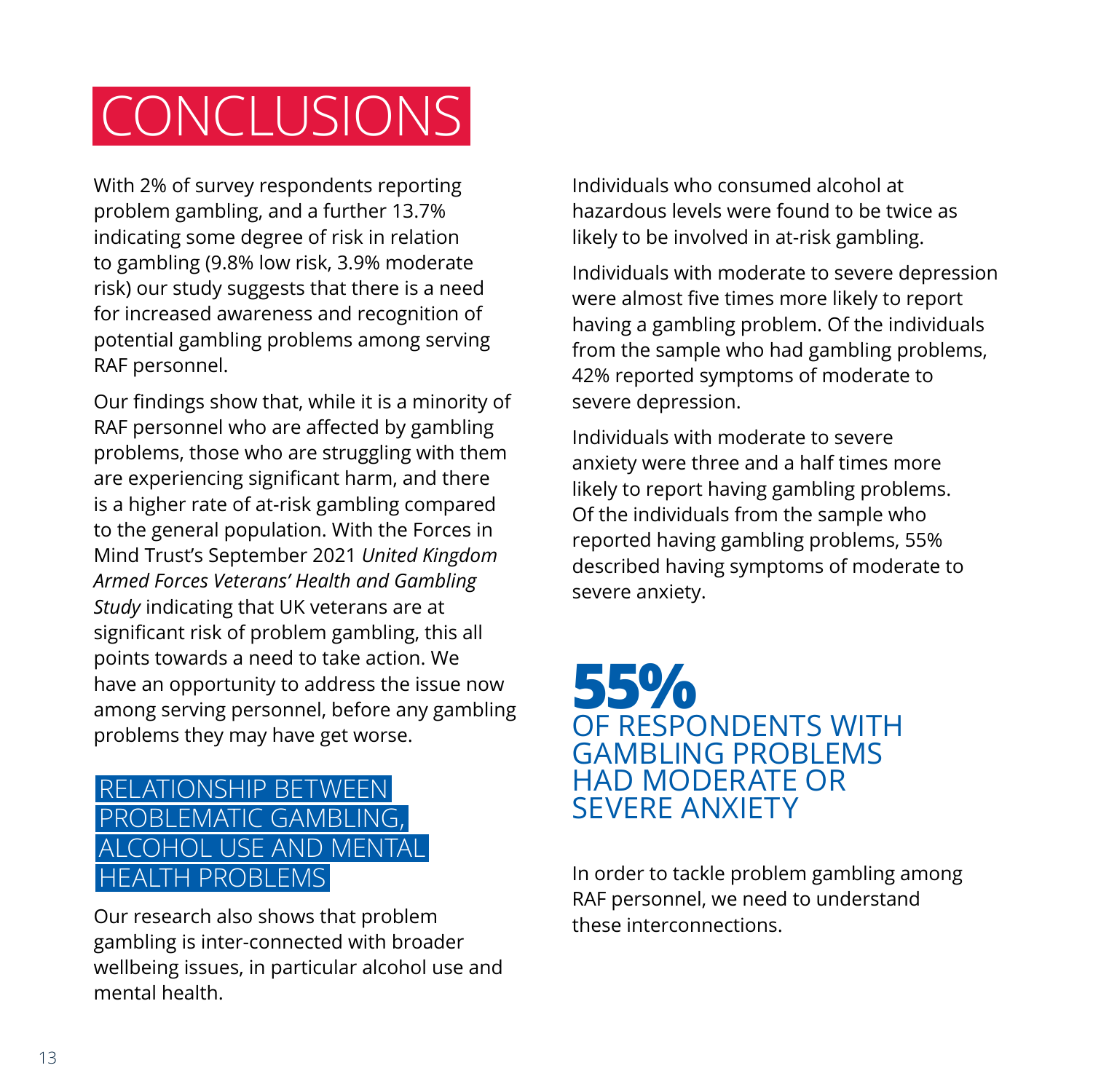### RECOMMENDATIONS

In light of our findings, we recommend that:

- $\blacksquare$  awareness of gambling and potential gambling problems is raised among serving personnel
- $\blacksquare$  screening is increased for gambling problems, especially among RAF personnel with particular risk factors (being young and male, of non-commissioned rank, experiencing moderate to severe anxiety and depression, drinking heavily, or being on, or returning from, deployment)
- $\blacksquare$  training should be provided, to ensure that health professionals in the Defence Medical Services, and line managers, are aware of gambling-related harms (beyond the problems of financing a gambling habit), and are familiar with the external gambling support that is available to personnel
- education and low-intensity behaviour change strategies, adapted for a military context, are provided for those who are at risk of developing gambling problems
- $\blacksquare$  further research is carried out, especially on overcoming barriers to seeking treatment among personnel, the frequency and severity of gambling problems among other services within the Armed Forces, and possible support during the transition period when personnel leave the service, and
- the MoD and other services within the Armed Forces should consider this report and its relevance to their personnel.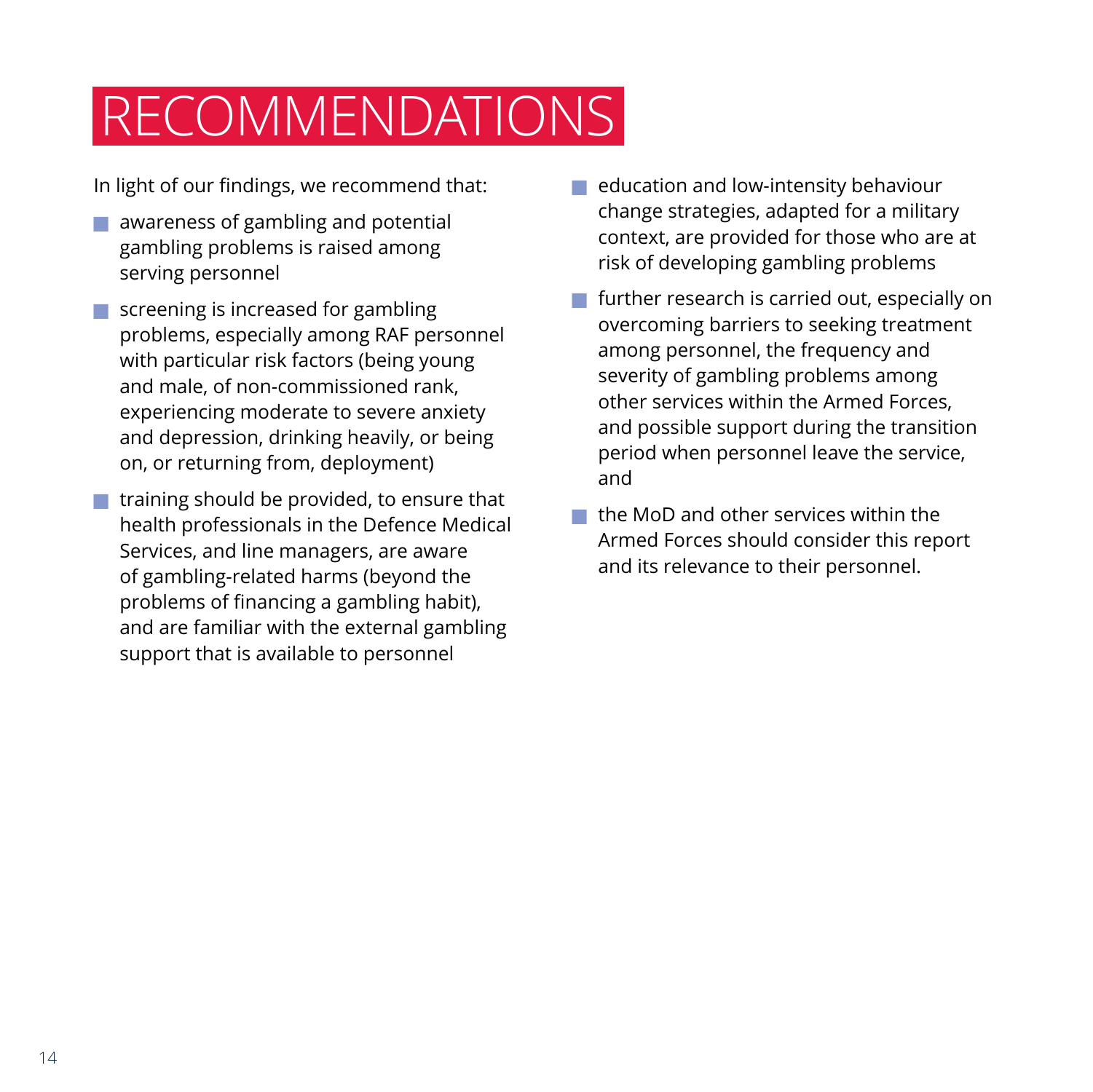### RAF RESPONSE TO OUR RESEARCH



**I warmly welcome the publication of this important research data from the Royal Air Force Benevolent Fund and Swansea University. Its findings complement those of our own insights team, and all of this drives the outcomes we seek from the 2021 RAF Health and Wellbeing Strategy.**

The research has identified gambling, excessive use of alcohol and mental health as key challenges to our people. While the findings indicate some broad parallels with the UK population, our people are often in more stressful and remote situations and so we must strive to drive down the incidence and impact of these behaviours and activities as far as we can. The RAF Benevolent Fund's work docks neatly into our refreshed Financial Resilience package that seeks to build awareness of the insidious nature of gambling, signal how it can impact a service person's family life, address the sense of stigma associated with financial difficulty and offer methods and strategies to

wean people away from gambling. Excessive drinking has been linked to gambling, but it also leads to mental health stress around anxiety, depression and a loss of self-respect, all of which attack our very nature and erode the strength and resilience of our Service. The report usefully signals several areas and ways we can adopt to build awareness, strengthen the support structures and help those affected back to full productive service.

In summary, the report is to be commended and we are grateful for the additional insights it brings, all of which will help propel us to a better place – a Royal Air Force that is more employable, more deployable and more resilient to face the challenges ahead.

**Air Marshal Andrew Turner CB CBE** Deputy Commander Capability, Royal Air Force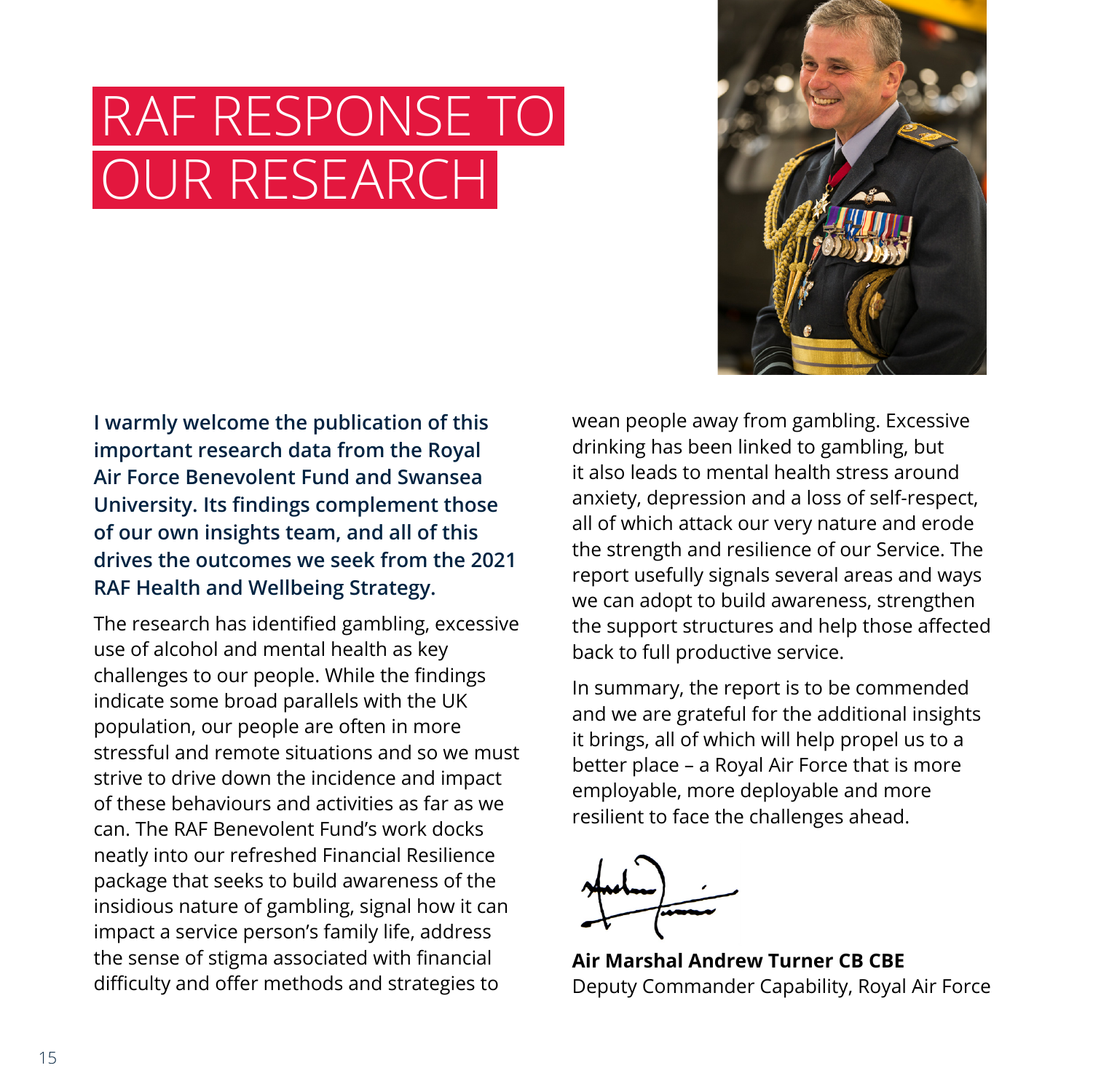### ACKNOWLEDGEMENTS

We wish to acknowledge the many people who contributed to the success of this project. Thanks go to the currently serving members of the RAF who gave up their time to participate in the survey. Special thanks to the individuals who participated in the follow-up interviews; we hope this report shows that their voices are being heard.

We would also like to acknowledge the considerable support and assistance we were given by the RAF.

We are grateful for the hard work, support and encouragement throughout from:

**Dr Amy Pritchard** - Post-doctoral research assistant, Swansea University

**Professor Simon Dymond** – Professor of Psychology and Behaviour Analysis, Swansea University

**Dr Hannah Brooking** – Research Executive, RAF Benevolent Fund

**Alison Wyman** – Associate Director Strategy and Impact, RAF Benevolent Fund

Dr Amy Pritchard was instrumental in conducting the research and writing the report. Professor Simon Dymond was key in planning and managing the research while bringing his expertise and knowledge of the topic to this project. We wish to thank Dr Hannah Brooking for providing insight and managing the project, and Alison Wyman who was key in providing support and overall oversight of the research at all stages.



Royal Air Force Benevolent Fund. (2018). *Meeting the Needs of the Serving RAF Community*. Available at: https://www.rafbf.org/sites/default/files/atoms/files/meeting\_needs\_report.pdf (accessed on 9 March 2021).

Etuk, R., Shirk, S. D., Grubbs, J., & Kraus, S. W. (2020). Gambling problems in US military veterans. *Current Addiction Reports*, 7, 210. American Psychiatric Association. (2013).

Dowling, N.A., Cowlishaw, S., Jackson, A.C., Merkouris, S.S., Francis, K.L., & Christensen, D.R. (2015). Prevalence of psychiatric co-morbidity in treatment-seeking problem gamblers: A systematic review and meta-analysis. *Australian & New Zealand Journal of Psychiatry*, 49(6), pp.519-539.

Dighton, G., Roberts, E., Hoon, A. E., & Dymond, S. (2018). Gambling problems and the impact of family in UK armed forces veterans. *Journal of behavioral addictions*, 7(2), pp.355-365

Cowlishaw, S., Metcalf, O., Lawrence-Wood, E., Little, J., Sbisa, A., Deans, C., O'Donnell, M., Sadler, N., Van Hooff, M., Crozier, M., & Battersby, M., (2020). Gambling problems among military personnel after deployment. *Journal of Psychiatric Research*, 131, pp.47-53.